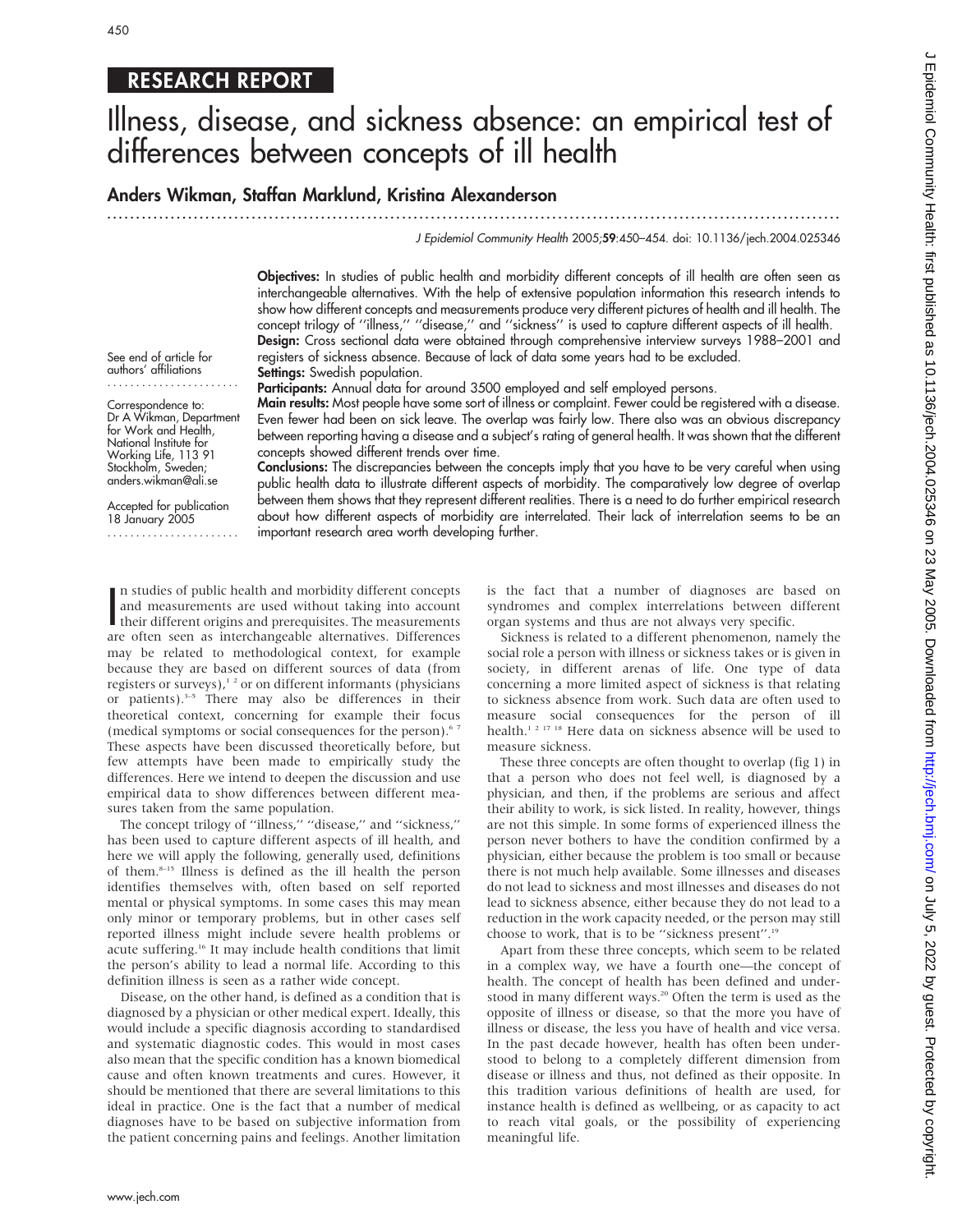

Figure 1 Hypothesised relation between illness, disease, and sickness absence, respectively.

Such more theoretical definitions are well in line with the results from different surveys in which lay persons are asked how they define health: actually most people do not see health only as a state where they are free of serious illness and disease.<sup>4</sup> 9 20

Even more complex are the concepts sickness and sickness absence. The possibility of doing a job or playing an important social part depends on the actual conditions in society, in the labour market, and in the person's abilities to cope with these conditions.

In some western nations, including Sweden, there have been large fluctuations in levels of sickness absence in the past decade.<sup>21</sup> This has lead to questions of whether this is related to corresponding changes in illness and disease or whether it is the conditions of the labour market that vary, or something else.

The consequences of using different concepts and different types of data need to be further analysed. The aim of this study has been to study the relation and overlap between different measures of morbidity and health with the help of empirical data from the Swedish population. We are also trying to test to what extent different measures can substitute for each other as indicators when the aim is to identify time trends or differences between different population groups in the society.

#### METHODS

Annual survey and register data covering the working population in Sweden were used for the analyses.

The survey data used were from the yearly Swedish Survey on Living Conditions (ULF) made by Statistics Sweden, which includes many health related questions. A random sample of around 7000 people aged 16 to 84 who have been interviewed in their homes each year since 1974 is provided. Mostly new respondents are contacted each year. The drop out rate for the past 15 years is slightly over 20%.<sup>22</sup> In this study data from the survey covering 1988 to 2001 were included for the sample of employed and self employed persons aged 16–65 (annual data for around 3500 persons). Because the questionnaires differed from year to year all years could not be included in some cases.

Register data from the National Social Security Board was obtained for the same people concerning the number of compensated sick leave days during that year. In Sweden all employed and self employed persons are entitled to sick leave benefits if their ability to work is reduced because of disease or injury. From 1994 to 2003 benefits for the first two weeks of a sick leave spell were paid by the employer, and not registered by the social insurance offices.

Registered sickness absence for more than 14 days has in most cases been used as a more robust measure. It is important to note that in Sweden there is no limit for duration of a sick leave spell.

In the ULF survey, the interviewers are specially trained for their task and used a well structured interview guide with standardised questions recurring each year.

Illness was operationalised with the help of the answers to a group of questions concerning different kinds of symptoms such as pain in neck, shoulder, back, hip, hands, elbows, knees, legs as well as questions about asthma and allergy. Persons reporting any such symptoms were considered to have an illness. Questions about sleeping disorders, fatigue, and anxiety were also used as a complement in some cases.



Figure 2 Relation between illness, disease, and sickness absence. Percentage of employed aged 16–64 in Sweden 1998–2001  $(n = 13 887)$ .

Table 1 Social characteristics of those who reported illness, disease, or had been on sick leave (for two weeks or more) 1998–2001

|                                                                                     | <b>Illness</b> | <b>Disease</b> | $>$ 14 Sick | Neither of<br><b>Number</b> |       |
|-------------------------------------------------------------------------------------|----------------|----------------|-------------|-----------------------------|-------|
|                                                                                     |                |                | leave days  | these                       |       |
| Total share in the employed population                                              | 67             | 38             | 14          | 25                          | 13887 |
| Share among women                                                                   | 72             | 40             | 18          | 20                          | 6770  |
| Share among men                                                                     | 62             | 36             | 11          | 29                          | 7117  |
| Share among those $>55$ years of age                                                | 70             | 55             | 22          | 18                          | 1934  |
| Share among blue collar workers                                                     | 72             | 40             | 18          | 20                          | 5340  |
| Share among people with tertiary education                                          | 60             | 33             | 11          | 31                          | 4665  |
| Share among "poor" (with no possibility of<br>getting 14000 SK in a week if needed) | 74             | 45             | 20          | 18                          | 1679  |

Data shown as percentages and numbers. The percentages are based on large samples and may only in worst cases deviate one or two per cent up and down because of sample reason.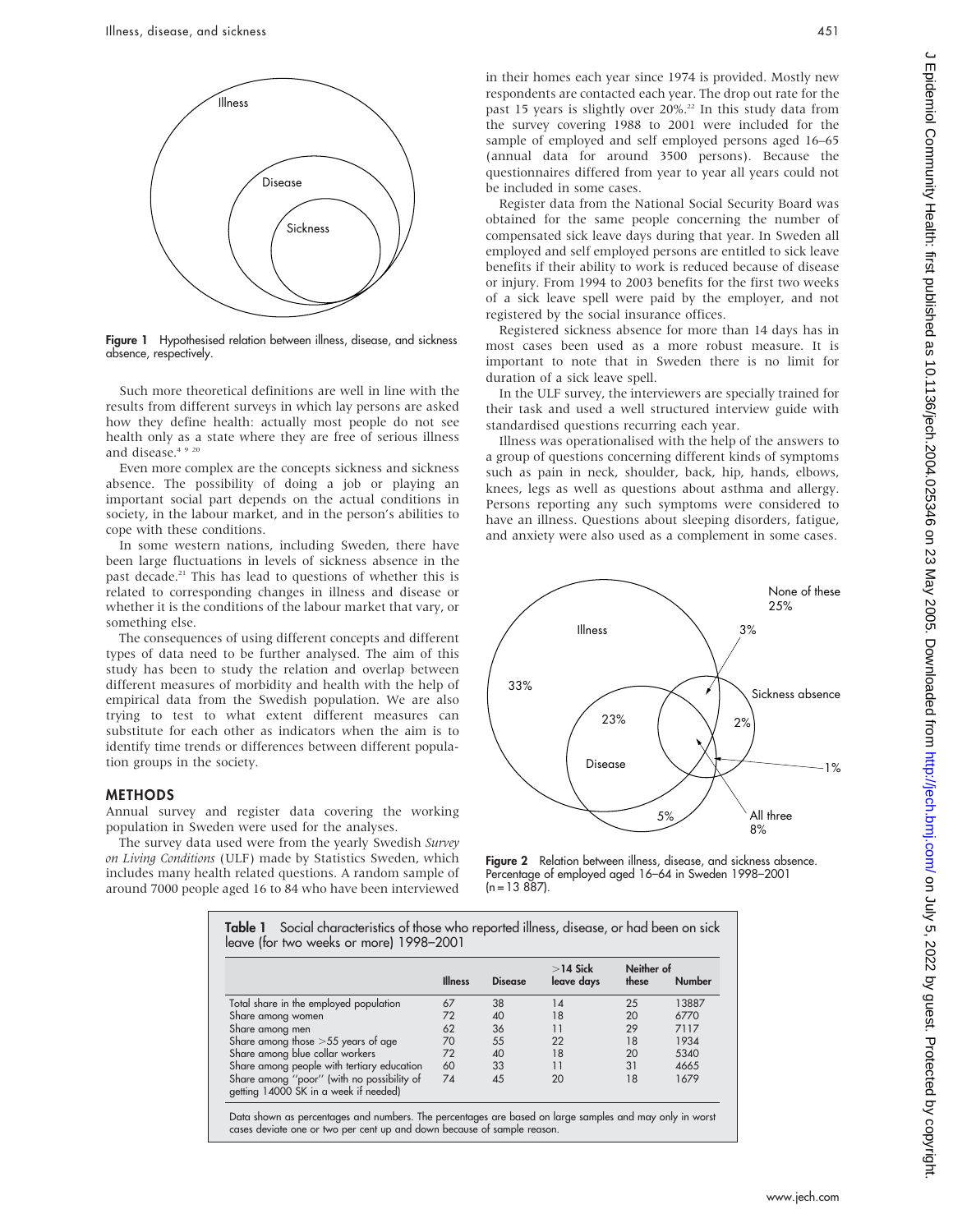

Figure 3 Indicators of morbidity and self reported health among employees in Sweden in 1988-2001. Age standardised (n = 3500 each year). Only more than 14 days of registered sickness absence are included.

For this study a person was considered to have a disease if they had been categorised with a diagnostic code according to ICD-9.<sup>23</sup> To measure the existence of this the introductory question; ''Have you any long lasting disease, trouble from a handicap, or any other weaknesses?'' was given. In the case of a positive answer the respondent was asked to explain in more detail what the problems were, if they had visited a physician, been given a diagnosis, received medical treatment, or had a medical examination.

Self reported health was operationalised through the question: ''In your opinion, how is your state of health? Is it very good, good, fairly, bad, very bad?'' Those answering very good or good were considered perceiving their health to be good.

Most questions in ULF are tested in re-interview studies and in other methodological studies. Their reliability is well reported.<sup>24</sup> <sup>25</sup>

## Statistical analyses

In the analyses data for different years were combined to calculate frequencies and overlap between the different measures and correlation coefficients. The accumulated effects of illness and disease on sickness absence were



Figure 4 Relation between illness, disease, and sickness among employees in Sweden 1994–2001. Multiple correlation coefficients  $(n = 3000$  each year).

calculated for each year with the help of regression analysis, summed up as multiple correlation coefficients in a standard regression model with number of days as the dependent variable.

#### RESULTS

In the Swedish employed population aged 16–65, there were quite high numbers reporting morbidity according to the empirical definitions used. Table 1 presents the most current data.

- Almost 70% reported some kind of illness such as pain in different parts of the body, sleeping disorders, anxiety, or fatigue.
- About 40% had a long term disease in the sense that it was specified or diagnosed according to a diagnostic code. Some 15% reported having more than one such disease.
- About one in seven in the working age population had had at least one sick leave spell of two weeks or more during the year when interviewed.
- About one in four had no illness, disease, or sickness according to the definitions used here.
- More than 80% reported their state of health as good or very good. Only 4% said they felt their health was very poor.

Considering social characteristics, similarities between the three definitions of ill health were found. Women had a higher share in all three categories of morbidity, but the difference was largest with respect to sickness absence. Older people, blue collar workers, and people with low incomes also had higher rates of morbidity in all three categories, while those with a university degree had a lower rate in all three.

When it comes to the degree of overlap between the three different aspects of morbidity no perfect fit is of course to be expected. Figure 2 gives a comprehensive picture of how weakly the different concepts were related to each other during the four years. Eight per cent of all respondents fell into all three groups of morbidity including general illness, disease, and a sick leave spell of two weeks or more. Twenty five per cent had none of these. In the other cases, the three groups were combined in various ways. (The correlation coefficients that could be calculated were highly significant but rather low). Figure 2 and table 1 illustrate how different kinds of health problems can be present without participants having to be sickness absent, how acute disorders do not always have to reflect a disease, and the fact that many people with long term diseases or disorders are not on sick leave, and so forth.

To scrutinise some of these differences in more detail we analysed how various aspects of morbidity have developed over time in Sweden. In figure 3, we follow some indicators of physical and mental ill health, as well as sick leave in the employed population between 1988 and 2001 (excluding 1990–1993 because of lack of data). Again, this figure creates a complex picture. There was a slight increase in the rate of persons with long term disease in the 15 years  $(4.4 \pm 2.2\%)$ 

# What this paper adds

The fact that illness, disease, and sickness absence have been found to be so different in terms of magnitude and development over time shows the need for a very careful use of different concepts and indicators. The comparatively low degree of overlap between them further shows that they represent different realities.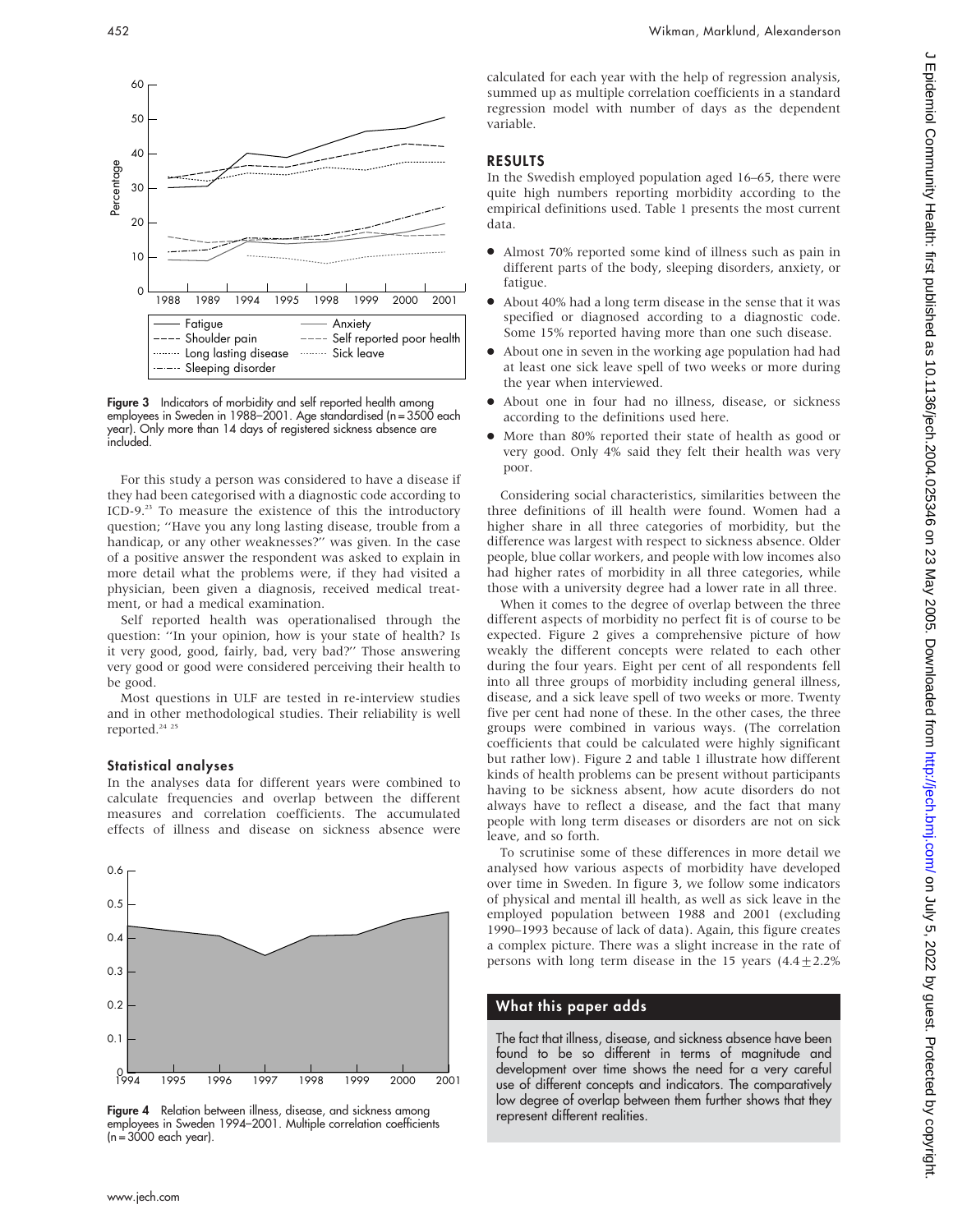between 1988 and 2001). Long term sickness absence increased only during the latest years. (Comparison is however difficult in this context because of the change in insurance terms especially before 1994). At the same time the incidence of shoulder pain increased more sharply  $(9.3 \pm 2.2\%)$ . Above all, increasingly more people report fatigue (20.1 $\pm$ 2.2%) and sleeping disorders (13.1 $\pm$ 1.7%). In both of these latter cases, the frequency doubled over the years. Also the reporting of shoulder pain  $(9.3 \pm 2.2\%)$  and anxiety  $(10.1 \pm 1.6\%)$  increased. In contrast with these trends, however, the number of people reporting poor general health did not increase.

In figure 4 multiple correlation coefficients are presented from 1994 to 2001. The result is based on multiple regression analyses with sickness absence as the dependent variable and pain in different parts of the body, sleeping disorder, fatigue, and anxiety as the independent variables. After 1997 disease and illness together seemed to explain increasingly more of the sickness absence for every year that passed. During the years before 1997, there was instead an opposite trend. The interrelation was greatest in the last year—2001 (although it was highly significant each year).

#### **DISCUSSION**

In the debate about health, ill health, sickness, and sickness absence there is often a confusing use of different concepts. These different concepts are often used as interchangeable alternatives, although they are based on very different conceptual and material prerequisites. Our purpose has been with the help of extensive population information to show the different pictures they actually give. We found that most people have some sort of illness or complaint. Fewer had been registered with some sort of disease. Even fewer had been on sick leave. The overlap between the categories was fairly low.

At the same time different concepts showed partly different trends over time. The share of people who report poor health has hardly changed at all, but there is an increase in the proportion that has complaints. This is particularly the case for shoulder pain, fatigue, and sleeping problems. The share reporting longlasting disease has grown slightly. The share of people on sick leave has risen.

Another result of this study was the fact that basically the same social differences could be found in all three dimensions of morbidity. Illness, disease, and sickness absence were related to occupational class, education, economic resources, and sex and age in about the same ways.

The fact that the different measures followed the same social dividing lines despite the large differences in levels in each indicator of morbidity may be seen as a sign that differences between the indicators are not systematically biased in relation to social characteristics. In other words this means that partially and crudely they reflect the same basic differences in society.

#### Methodological considerations

The source used was a big Swedish social survey (ULF), which means that most data were self reported, for example the diagnostic codes were based on information given by the participants themselves. None the less, data on diagnoses in

# Policy implications

There is a need to further develop empirical knowledge about how different aspects of morbidity are interrelated and how differences could be interpreted in terms of causes and effects of ill health.

ULF is considered to have a comparatively high degree of reliability, in part because of the high quality achieved through a very thorough interview technique with the aid of numerous questions concerning complaints, disability, medical contacts, medication, handicaps, etc. Actually, this method might give more information than most other data sources. Also the diagnoses collected in this manner are very comprehensive compared with register data that often only cover a few specific categories.

Data on sickness absence from the National Social Security Board are considered very reliable. However, it is not optimal that our indicator of sickness absence is measured on an annual basis rather than a more delimited reference period as is the case for the survey data.

To explain sickness absence a regression model was used although the distribution of the absence (the dependent variable) was rather skewed. Other models and statistical procedures were however also tested (based on dichotomisation of the dependent variable and logistic regression). The overall picture seems always to be the same.

#### Different indicators mean different things

Although the different indicators for a number of reasons are not expected to be perfectly correlated, it is still surprising that the overlap is so low. The big discrepancies between the concepts imply that one has to be very careful with the use of different public health data.

Illness, disease, and sickness absence represent different aspects of morbidity and must be perceived as different phenomena. This also means that changes in one aspect need not correspond to changes in another. In other words, there is no necessary contradiction in the fact that some indicators of self reported general health in the Swedish population were comparatively stable in the 1990s, while the number who reported illness in the form of specific disorders, increased at the same time and that the share on sick leave rose since 1997.

There are a number of reasons why the different concepts of morbidity show different results. A first important fact, which has to be taken into consideration, is related to who defines a person's state of health, regarding among other things who has access to what kinds of knowledge. Is it the person who makes the definition, or is it decided by someone else, for example a physician?

A second important dimension concerns the severity of the condition in the sense of its consequences for the person. Some health problems can be seen as minor as they do not greatly affect the daily life of the person. Other health problems can be regarded as more severe as they limit the person more or less completely. Also important is whether the persons can learn to handle their problems, or perhaps learn to accept them as a natural part of their life situation.

A third important dimension is dealing with the temporal aspects of the health problem. Is it an acute state, a longlasting one, recurring, or even a chronic condition? A fourth dimension concerns the indirect consequences of a person's health condition. Does it cause social, economic, or other problems for the person regarding the role they normally have in society?

Concerning sickness absence the situation may for example have been, that weaknesses and health problems in the working age population produced more severe consequences during later years and underlying diseases became more problematic to handle at work because of changes in the labour market in terms of rising demands.<sup>26-28</sup> People with minor illnesses may have been less able to attend work as the demands at work increased.

The weak multiple correlations between illness and disease on one hand and sickness absence on the other are of special

www.jech.com